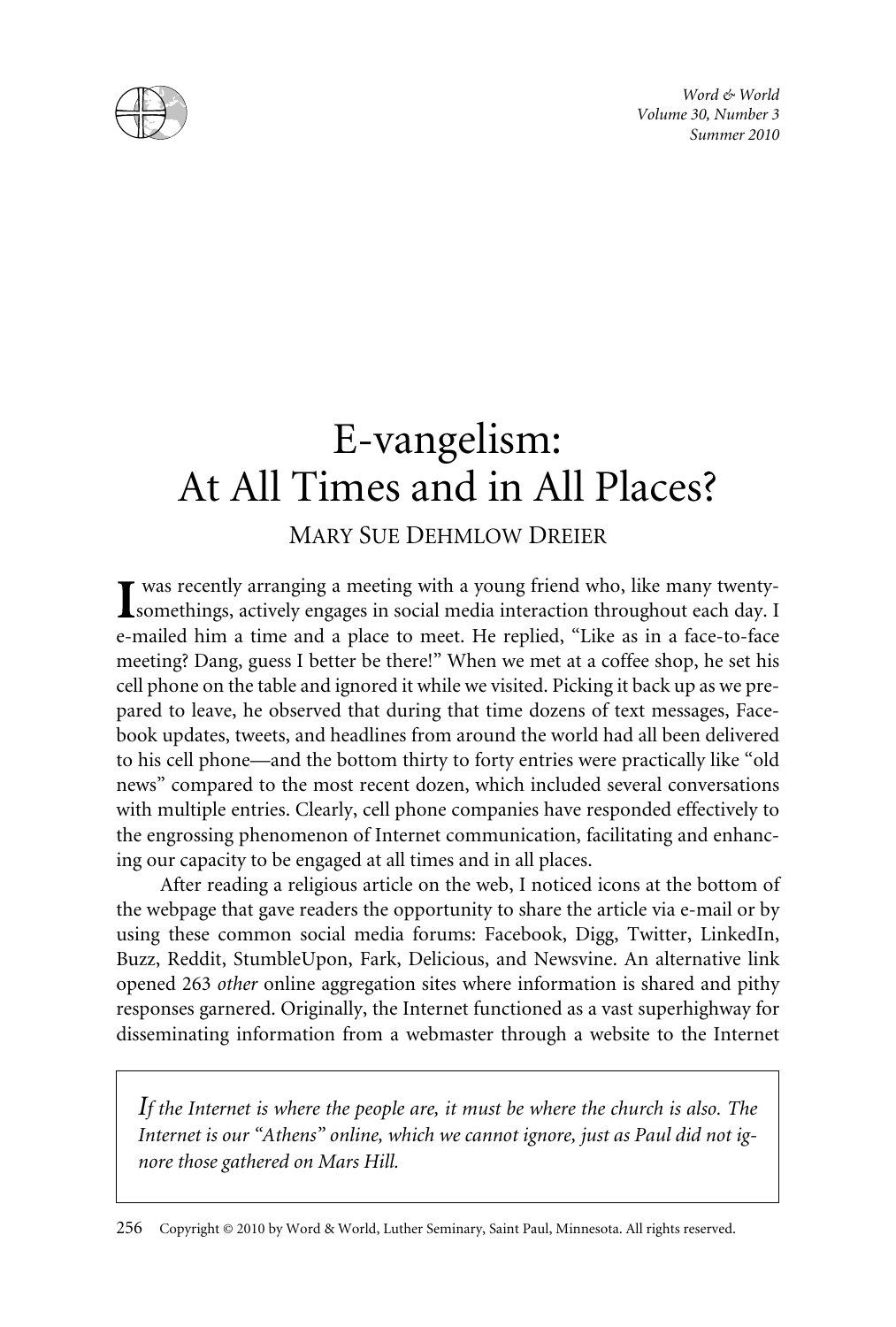user; this has been identified as Web 1.0. Today, the Internet has become a rapidly expanding culture of social interaction, collaborative networks, and interoperability; this is known as Web 2.0. The Internet is therefore evolving from a *delivery system* into a *social space* that people inhabit and where they not only share information and conduct e-commerce, but also engage in self-expression, communication, networking, and entertainment.

This article explores the possibilities for engaging in Internet evangelism, or e-vangelism. Might we discern God's evangelism activity on the Internet, and, if so, how might an evangelizing church participate online with God's activity there? First, evangelism will be defined in light of God's mission, with e-vangelism as its specific Internet permutation. That will provide the framework for exploring the potential for e-vangelism from three perspectives: imagination, innovation, and implications. Three corresponding biblical pathways will provide the entry points into this social space for e-vangelism: the path for the sower of seeds (Matt 13:1–23), the highway traversed by the Good Samaritan (Luke 10:29–37), and the road to Emmaus on Easter evening (Luke 24:13–35).

#### **EVANGELISM: GOD'S TRINITARIAN MISSION**

There are many definitions of *evangelism*. David Bosch places the historical diversity of those definitions on a continuum of six positions that range from the church's activities to save souls from eternal damnation to its political efforts to conform societal structures to the kingdom of  $God<sup>1</sup>$ . This range aptly demonstrates the widely diverse and often conflicted stances held historically by the church, some viewing evangelism as predominantly spiritual while others see it as chiefly humanitarian. The twentieth century, once dubbed the "Christian Century," began with evangelistic fervor to save the entire world and entertained articulate debate across this spectrum of differing perspectives and agendas over its tumultuous one hundred years.

Theologically, evangelism is much more than an ecclesial agenda.<sup>2</sup> According to John Bowen's refreshing *Evangelism for "Normal" People,* "Evangelism at its core is God coming after us, even at our very worst, to invite us to come home."<sup>3</sup> It has something to do with the coming of the kingdom of God, which, as Martin Luther asserted in his own time of ecclesial critique and uncertainty, comes quite on its own.<sup>4</sup> William Abraham identifies evangelism as initiation into the kingdom of God for the first time, shifting the focus from churchly evangelistic activities

4 See Luther's definition to the Second Petition of the Lord's Prayer in Luther's *Small Catechism*.

<sup>&</sup>lt;sup>1</sup>David J. Bosch, "Evangelism: Theological Currents and Cross-Currents Today," in The Study of Evangel*ism: Exploring a Missional Practice of the Church*, ed. Paul Wesley Chilcote and Laceye C. Warner (Grand Rapids: Eerdmans , 2008) 4–6.

<sup>2</sup> Walter Brueggemann, *Biblical Perspectives on Evangelism: Living in a Three-Storied Universe* (Nashville: Abingdon, 1993) 129–131.

<sup>3</sup> John P. Bowen, *Evangelism For "Normal" People: Good News for Those Looking for a Fresh Approach* (Minneapolis: Augsburg Fortress, 2002) 28.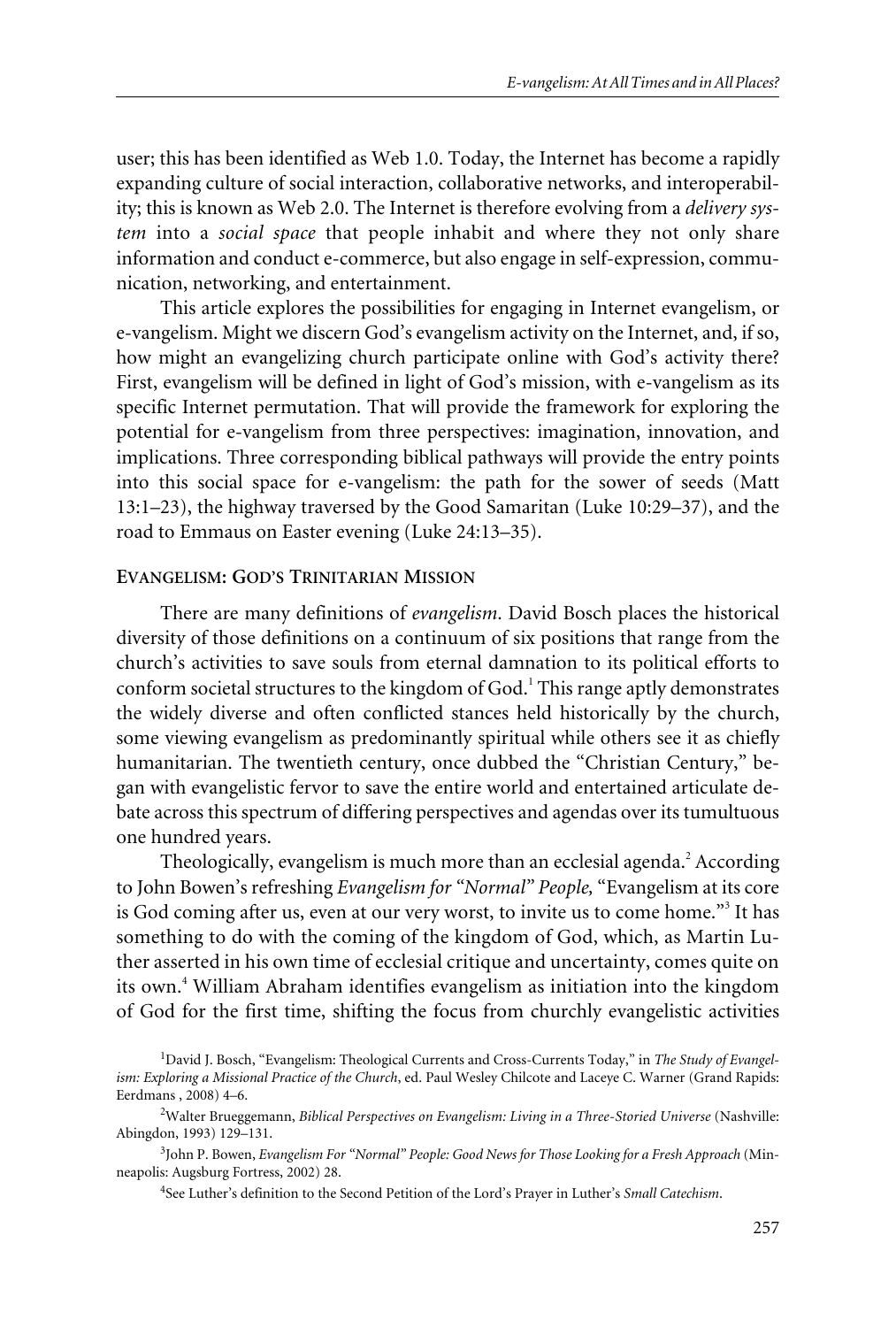(specifically proclamation, church growth, conversion, witness, and discipleship) to initiation into "the sweep of God's action in Christ and in the Holy Spirit…a theocentric horizon where the focus is on the majestic and awesome activity of a Trinitarian God."5 The force of Abraham's contribution is a theological shift in focus to God's triune mission of ushering us into God's transformative kingdom, which is both our present reality and eschatological hope. Christ crucified and risen, by the power of the Spirit, continues to bring us into God's kingdom—and we are compelled to participate wherever possible in that transformative work.

*as the church is catapulted from its previously assumed place of cultural authority within Christendom, we find we are inexperienced, hesitant, and even reluctant about emerging from the privacy of modernity and the safety of the institutional church to step into the complex public sphere*

William Abraham's trinitarian focus on evangelism acknowledges that initiation involves a "complex web of reality…within the dramatic action of God that is manifest in Christ and fueled by the Holy Spirit."<sup>6</sup> That complexity envisions four levels of agency: primarily the triune God, followed by the church, the evangelist, and the person(s) evangelized. Abraham's definition is a useful entry point into the complexity of the World Wide Web, offering us the perspective of seeing God at work through these multiple levels of expression and participation on the Internet. This article focuses specifically on the first and second agents of evangelism, the Triune God and the church, as we think particularly about the implications for Christian congregational ministry. As the church is catapulted from its previously assumed place of cultural authority within Christendom, we find we are inexperienced, hesitant, and even reluctant about emerging from the privacy of modernity and the safety of the institutional church to step into the complex public sphere of lateor postmodernity with the Christian message. That world, however, is right before us online, as we explore e-vangelism as the Internet potential for sharing the gospel.

The evolution of the Internet from just a delivery system for information to a space also for social interaction creates an environment for orienting our understanding of evangelism within the social life and mission of God. This understanding of God's life and mission is based upon the notion of *perichoresis*, an interpretation of the relationships among the divine persons within the Trinity that has been retrieved from the Eastern church.<sup>7</sup> Perichoresis is an ancient Greek word

<sup>5</sup> William J. Abraham, *The Logic of Evangelism* (Grand Rapids: Eerdmans, 1989) 98. 6 Ibid., 103–104.

 $7$  For a concise discussion of this interpretation of the Trinity, retrieved from the Eastern Christian church, see Jürgen Moltmann, "Perichoresis: An Old Magic Word for a New Trinitarian Theology," in *Trinity, Community and Power: Mapping Trajectories in Wesleyan Theolog*y, ed. M. Douglas Meeks (Nashville: Kingswood, 2000) 111–125.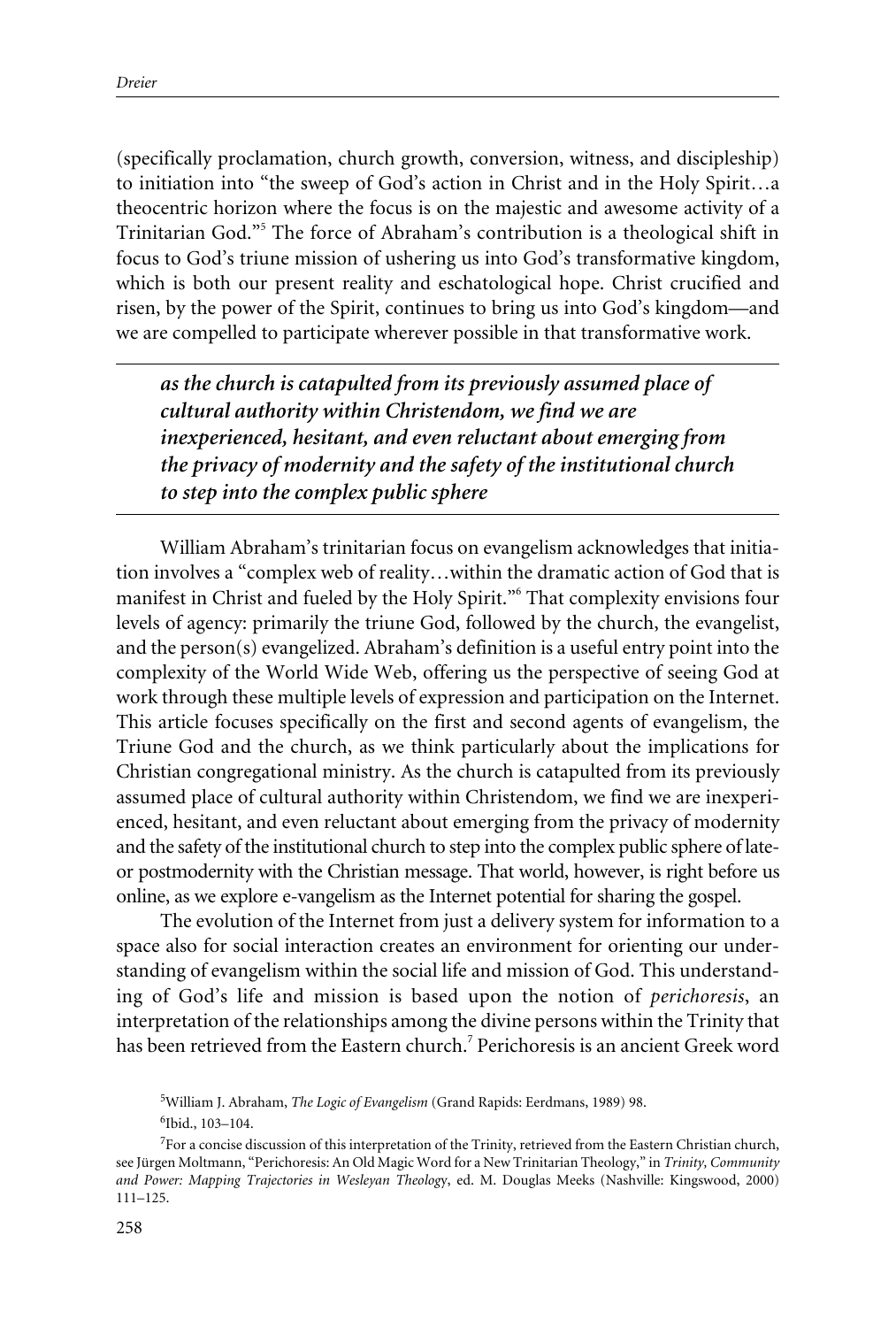that originated in the everyday sharing of mutual burdens and joys within neighborhoods of the ancient world. $8$  When used to describe the relations among the Trinitarian community, "The very special suggestion of perichoresis is that the divine persons are 'habitable' for one another, giving one another open life-space for their mutual indwelling. Each person is indwelling and room-giving at the same time."<sup>9</sup> Within the Trinity, divine life is open and circulating, fulfilling for each and for all, and infusing human beings with this same life-giving mutuality and reciprocity.

Perichoresis, so defined, brilliantly links the persons of the Trinity together as a community in mutually reciprocal fellowship with one another. This shapes and orients the church in like fashion toward the world. The perichoretic Trinity, in contrast to the Western logic of hierarchical monotheism, provides a formative vision for a nonhierarchical and noninstrumental approach to evangelism. When the church engages in evangelism, it is attending to the longings and yearnings of God for us. It participates in God's Trinitarian mission to love and save the world through initiation into the kingdom of Jesus Christ crucified and risen.

#### **E-VANGELISM IN CONTEXT**

The missionary opportunities for e-vangelism are readily apparent on blogs, websites, Facebook walls, and reader responses posted with news items. People express curiosity and anger; they'll post shockingly intimate information or pose probingly painful questions. They flagrantly denounce basics of Christian faith ("I don't believe Jesus!"), strip Christian festivals of their meaning ("I hereby declare it is no longer Easter but International Zombie Day"), disparage "Churchianity," and repudiate "the whole ghetto of Christian stuff." On a more poignant note, one young woman wrote on her website regarding the God-sized hole within the human heart (an image credited to seventeenth-century French mathematician and philosopher Blaise Pascal):

But there are still times when I think I would like a religion, something to inflate inside my being for when life gets too noisy; something to stop my shoulders from collapsing forward. Like the wooden pegs children play with, I wonder if I will succeed in finding the right fit for my god-shaped hole or if it's just a place for the wind to blow through.<sup>10</sup>

Web 2.0 is a gathering space of people with diverse voices, many often unheard in the church and unheeded by the church. Indeed, there is massive promulgation of unchecked, uninformed, and unverifiable assertions of reality or truth. Yet, even these are avenues for hearing people in our culture. They help us observe

<sup>8</sup> Gary M. Simpson, "Ecclesial Communion, God's Publicity, and Global Citizenship," in *Being the Church in the Midst of Empire: Trinitarian Reflections*, ed. Karen L. Bloomquist (Minneapolis: Lutheran University Press, 2007) 227–228.

<sup>9</sup> Moltmann, "Perichoresis," 114.

<sup>10</sup>Anna Krien, at http://www.annakrien.com/journalism4.html (accessed 3 May 2010).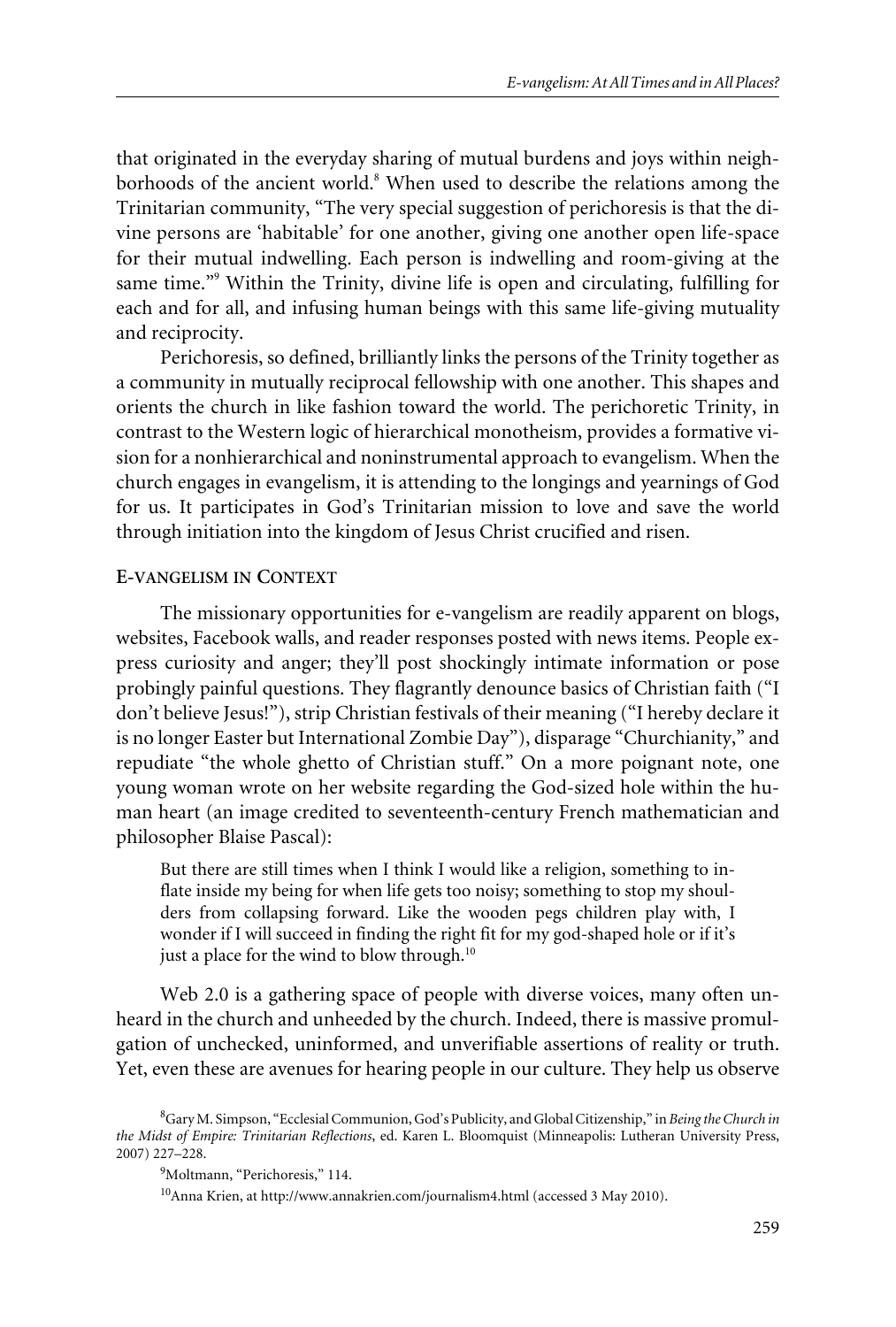what people around us are noticing and how they are responding to their world, with clues to their deeper searchings, strugglings, and perspectives on life.

In the apostolic spirit of St. Paul, I am suggesting that the Internet is a space for the church to inhabit as part of our e-vangelism mission in the world. As Paul boldly encountered diverse spiritual perspectives on Mars Hill, so we cannot ignore the "Athens" online today. Paul used all the resources of his time in his evangelism efforts, and the Internet is one of the avenues available to us in spreading the gospel. We now turn to this rich potential.

#### **THE PATH OF THE SOWER—IMAGINATION FOR E-VANGELISM**

The first biblical entry point into the Internet social space is the path of the Sower, who flings seeds so exuberantly and extravagantly that the seeds fall not only on good soil but on the path, rocky ground, and thorns (Matt 13:1–23). The good seed is far-flung, into a variety of circumstances that yield differing responses. The Internet is one such world, so replete with possibilities that we might see it as the parable of the Sower in the extreme. It is a highly complex environment that pushes beyond boundaries, resists compartmentalization, and provides fodder for every possible religious expression. Many Internet spaces are freely accessed by an anonymous global community. The potential reach of the good news has never been greater.

> *social media provide the church an opportunity to develop new imagination for how God might be at work within this complexity and how we might participate in God's mission through our own Internet activity*

Social media provide the church an opportunity to develop new imagination for how God might be at work within this complexity and how we might participate in God's mission through our own Internet activity. Some congregations are beginning to develop an imagination for using the Internet, often through such activities as website development and updating member listservs for electronicnewsletter distribution, frequently dedicated to disseminating church information. The evolution of Web 2.0 challenges the church to develop an even greater imagination for e-vangelism, moving from disseminating church information to social networking and interactive possibilities that might participate in God's faithful work to initiate people into the kingdom. This moves us beyond institutionalizing our Internet usage for in-house informational and programmatic purposes, to creating an open and inviting environment for mutually dwelling within the transformative presence of the Trinity.

It is difficult to measure where, to whom, and into what circumstances the seeds of the kingdom are flung through the Internet. This is a vivid reminder that we are not in control of the word but are participating in God's work, by the power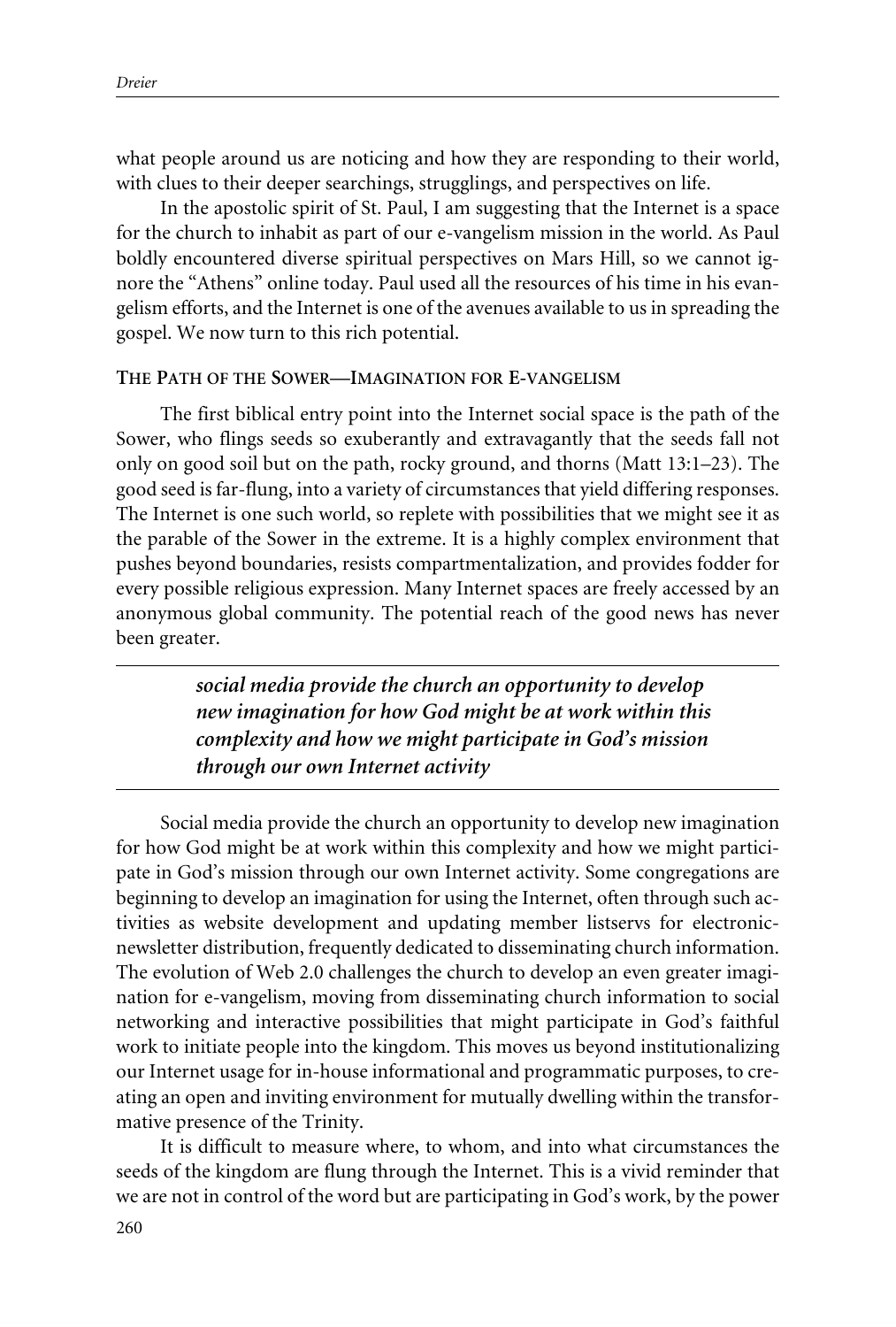of the Holy Spirit. Our e-vangelism imagination is not focused on ourselves and our members but on those who have not yet been incorporated into Christian communities. This requires that we abandon instrumentalized views of evangelism in which the church attempts to dictate, legislate, and evaluate responses to the gospel. Like the divine Sower, we are truly casting seeds upon many soils and, in doing so, our own imagination for God's activity in the world is broadened and challenged.

## **THE GOOD SAMARITAN HIGHWAY—INNOVATION IN E-VANGELISM**

The second biblical entry into our e-vangelism inquiry is the route taken by the Good Samaritan. He stumbled upon a badly wounded man, was moved with compassion, and the Bible says, "He went to him" (Luke 10:34). Being attentive to his surroundings altered the course for the Good Samaritan and, as a result, for the man lying half-dead by the side of the road. As the Internet weaves our path through cyberspace, we are compelled to respond to those who seem to be lying spiritually at the side of the road, calling out for something—for an opportunity for self-expression, for an audience, and, from the perspective of faith, for the good news.

Like the Good Samaritan, we might be observant of our online surroundings, listen compassionately to those we encounter there, and then "go" to them in innovative ways that make creative use of Internet potential. Clearly, the Internet has its problems, and e-vangelism has serious limitations. Internet social networking is indirect and impersonal in significant ways, lacking many of the connections that shape human community. Nevertheless, it is one potentially powerful venue for "going to" God's people with the gospel.

Congregations are becoming innovative about engaging the public through Facebook conversations, connecting them to events, and creatively visiting with them through YouTube videos. Some pastors are soliciting real-time feedback during sermon preparation, posting sermons with opportunities to respond, providing links to religious articles with, again, response mechanisms. One congregation's website has created an online prayer community that weekly allows anyone to post their first name, identify their prayer requests from a drop-down menu, and optionally send a private message to the pastor. Another congregation has extended face-to-face Bible studies through Facebook conversations accessible to anyone. Social media are about relating to people, and they provide limitless opportunities for congregations to develop innovative ways to do more than disseminate information to members.

Massive numbers of people "inhabit" Internet space. Were the church to eschew Internet e-vangelism, that might be "telling" in itself. It potentially sends a message to the culture that, as is often alleged, the church is not relevant, but chooses to pass by on the other side, is more self-absorbed than compassionate, and is ill equipped to address complex issues or to encounter the real plights in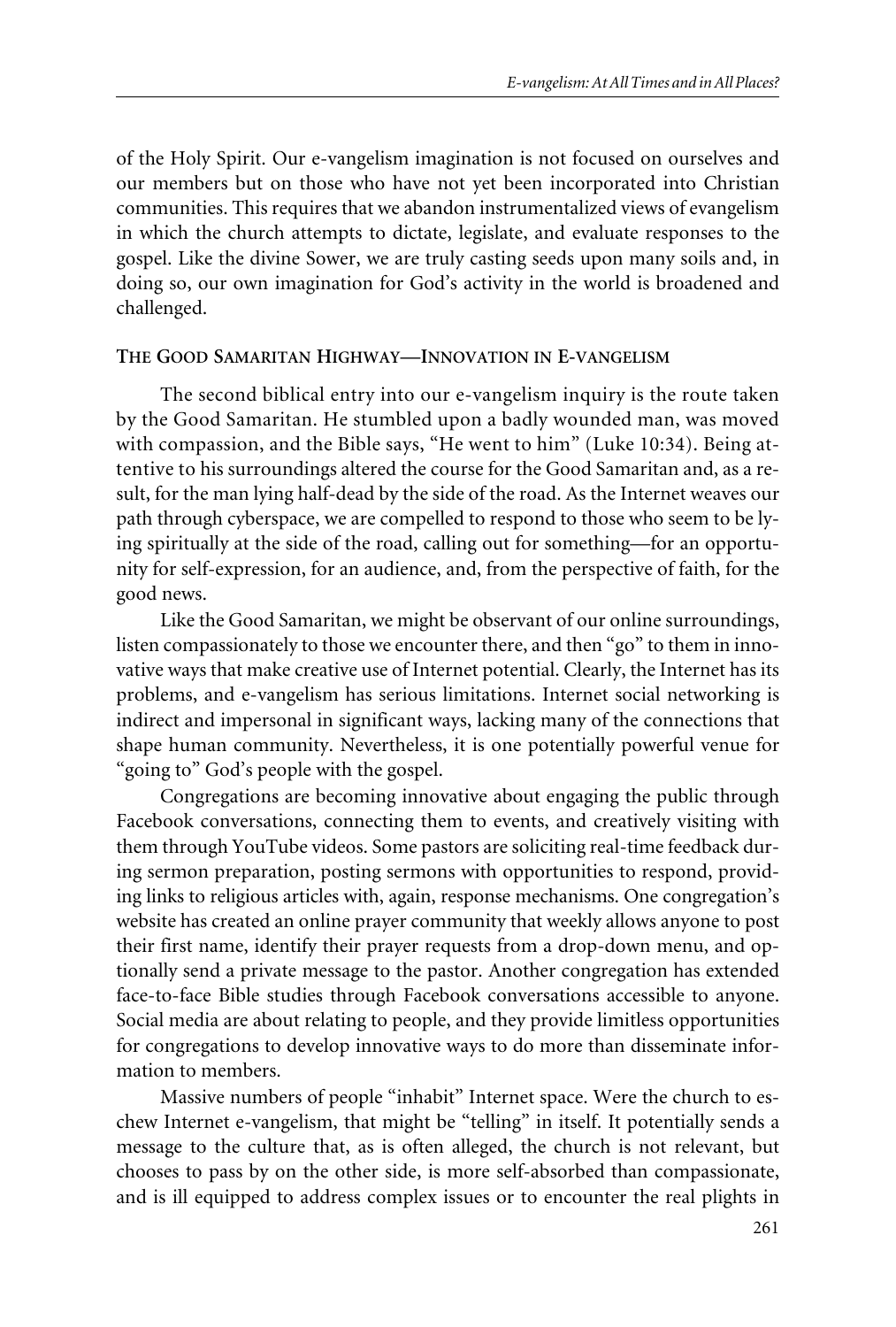which people find themselves. Like the Good Samaritan, the church needs to direct its own institutional path to respond to God's people, and one way is through innovative e-vangelism.

## **THE ROAD TO EMMAUS—THEOLOGICAL IMPLICATIONS OF E-VANGELISM**

Our final biblical road is the one taken by two travelers to Emmaus on the evening of Jesus' resurrection. When he joins them, the risen Christ inquires of the events in Jerusalem that have made them so demonstrably sad. "What things?" he asks, giving them the opportunity to tell their version of his own story (Luke 24:19). He listens, engages, and journeys with them into a dialogical overview of Scriptures that compelled them to urge him, as the evening drew near, "Stay with us" (Luke 24:29). He had made room for their story; they made room for him at their table. And then the risen Christ was revealed to them in the breaking of bread.

*e-vangelism at all times and all places ultimately ushers people beyond virtual community to the in-the-flesh community where Christ is known today also in the breaking of bread*

Knowing the news is not all that matters along this road; it is the encounter with the risen Christ that transforms lives. I interviewed several savvy participants in social media, and they had much to say—until I asked them to tell me about how the Internet helped someone develop a relationship with Jesus. Silence. The Internet has capacity to introduce and invite, be innovative and imaginative, but eventually the point of e-vangelism is initiation into the kingdom, and the congregation is the primary setting in which the Holy Spirit creates encounters with the risen Christ through the proclamation of the word, the mystery of the sacraments, and human relationships.<sup>11</sup>

E-vangelism at all times and in all places ultimately ushers people beyond virtual community to the in-the-flesh community where Christ is known today also in the breaking of bread, where the body of Christ is enfleshed in human community, and where praise of God shapes our lives. As we pray in the Preface to Holy Communion, "It is indeed right, our duty and our joy, that we should at all times and in all places give thanks to you."<sup>12</sup> In a variety of ways, Internet voices like those of the disciples on the road to Emmaus are essentially calling for our continued presence. Effective e-vangelism acknowledges that God is at work in connections made through social media, as the church seeks ways to participate in that divine activity by finding new ways to open its heart and its doors to God's people.

The discussion along the road to Emmaus reminds us that evangelism in-

<sup>11</sup>Richard H. Bliese and Craig Van Gelder, *The Evangelizing Church: A Lutheran Contribution* (Minneapolis: Augsburg Fortress, 2005) 135.

<sup>12</sup>*Evangelical Lutheran Worship* (Minneapolis: Augsburg Fortress, 2006) 108.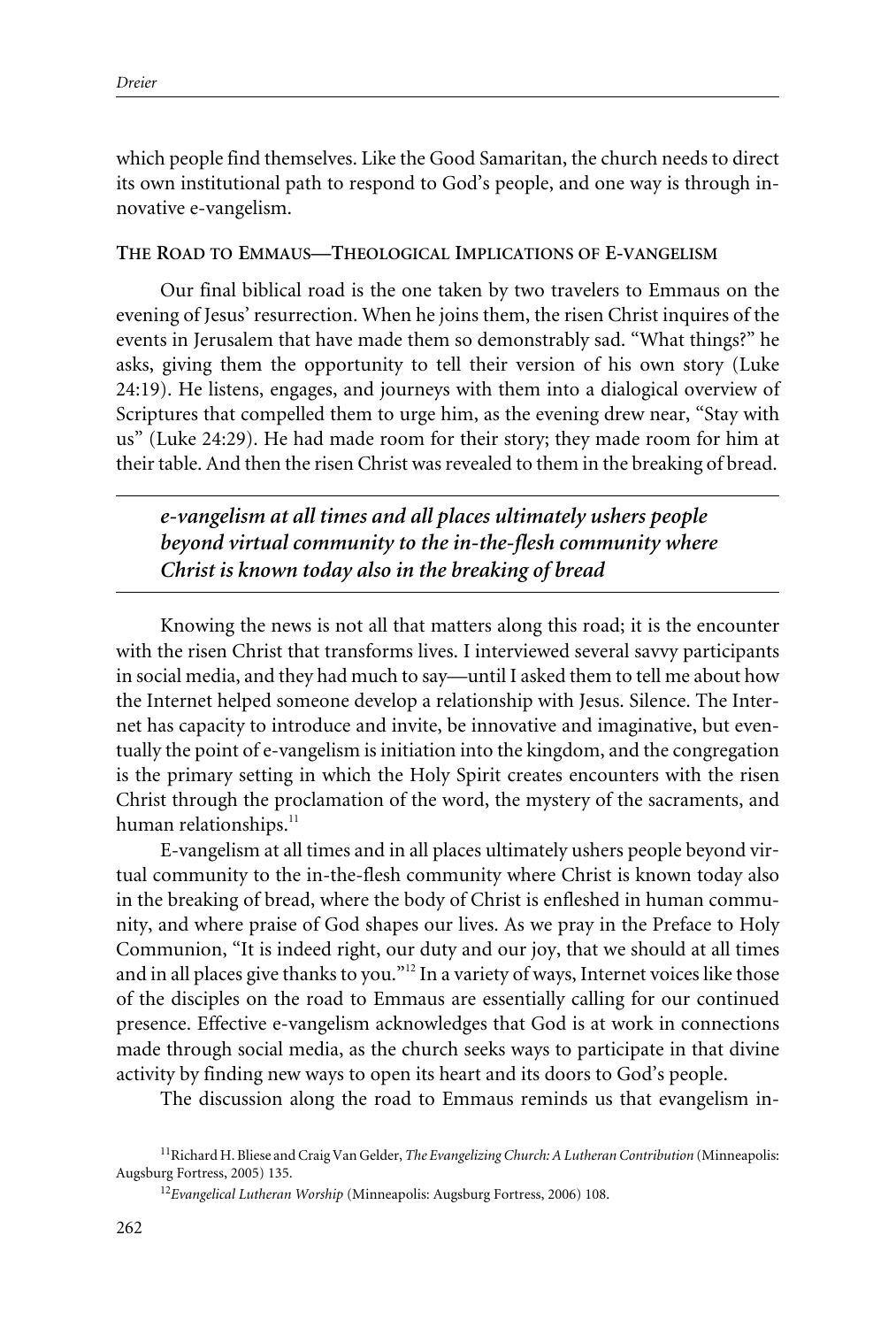volves telling the story of Jesus. To do that, we need to *know* the story—and how it relates to the issues God's people raise in their Internet postings, tweets, and blogs. We were made to tell God's story, and in many respects have lost *our* way. When we just had to show up in church, when we assumed faith among our neighbors, when we could rely on births to grow the church, then we didn't have to verbally address the complexities, paradoxes, challenges, even contradictions of the faith perceived by outsiders, strangers, and unbelievers. In sounding the depths of our faith in search of appropriate responses to the perspectives we encounter online, we are given opportunities to regain our footing for telling God's story along life's pathways. In the process, we ourselves will grow, because, as William Abraham asserts, "In evangelizing, the church itself is reevangelized."<sup>13</sup>

# **AT ALL TIMES AND IN ALL PLACES**

A "network church" is emerging that decenters things religious from traditional "mainframe church," as people pursue religion in whatever way they choose with no ecclesial or spatial boundaries. As one Internet blogger stated, "People are feeding themselves spiritually where they find nourishment—and for many, it's on the Internet rather than in congregations." While there are many critiques the church might proffer about this state of affairs, we are called to go where God's people gather—and the Internet is one such gathering space today, albeit virtual, with the familiarity that the *Cheers* bar or Central Perk previously gave TV audiences. Habitual Internet users do not differentiate among the various online spaces, but view the Internet as an undifferentiated, integrated space where they "hang out" whenever possible.

The notion of online e-vangelism dispels the old notions of a lone, charismatic evangelist. It dispels the notion that one leader's interpretations of Scripture and faith are the only voice someone needs and heeds. It humbles us into realizing that we need to be able to articulate what we know—and invites us to know Christ more deeply if we are going to speak more deeply of what we know. It is an occasion to center less on ourselves and our own formulations and truly to encounter the words and thoughts of others. Online, each person has the space and time to say what's on their minds. This is, unfortunately, too often not the case in our churches. We cannot thwart, interrupt, override someone's self-expression online. Perhaps, online, we might become more authentic listeners.

A change of self-perception is needed, in order for the church to greet those surfing the net as fellow travelers on an Internet faith highway. David Bosch suggests that, with bold humility, we evangelize as witnesses, envoys of peace, and ambassadors of the Servant Lord.<sup>14</sup> Lorraine, well into her eighties, had been the treasurer for a little rural congregation for over twenty years. Attendance and fi-

<sup>13</sup>Abraham, *Logic of Evangelism*, 170.

<sup>14</sup>David Jacobus Bosch, *Transforming Mission: Paradigm Shifts in Theology of Mission* (Maryknoll, NY: Orbis, 1991) 489.